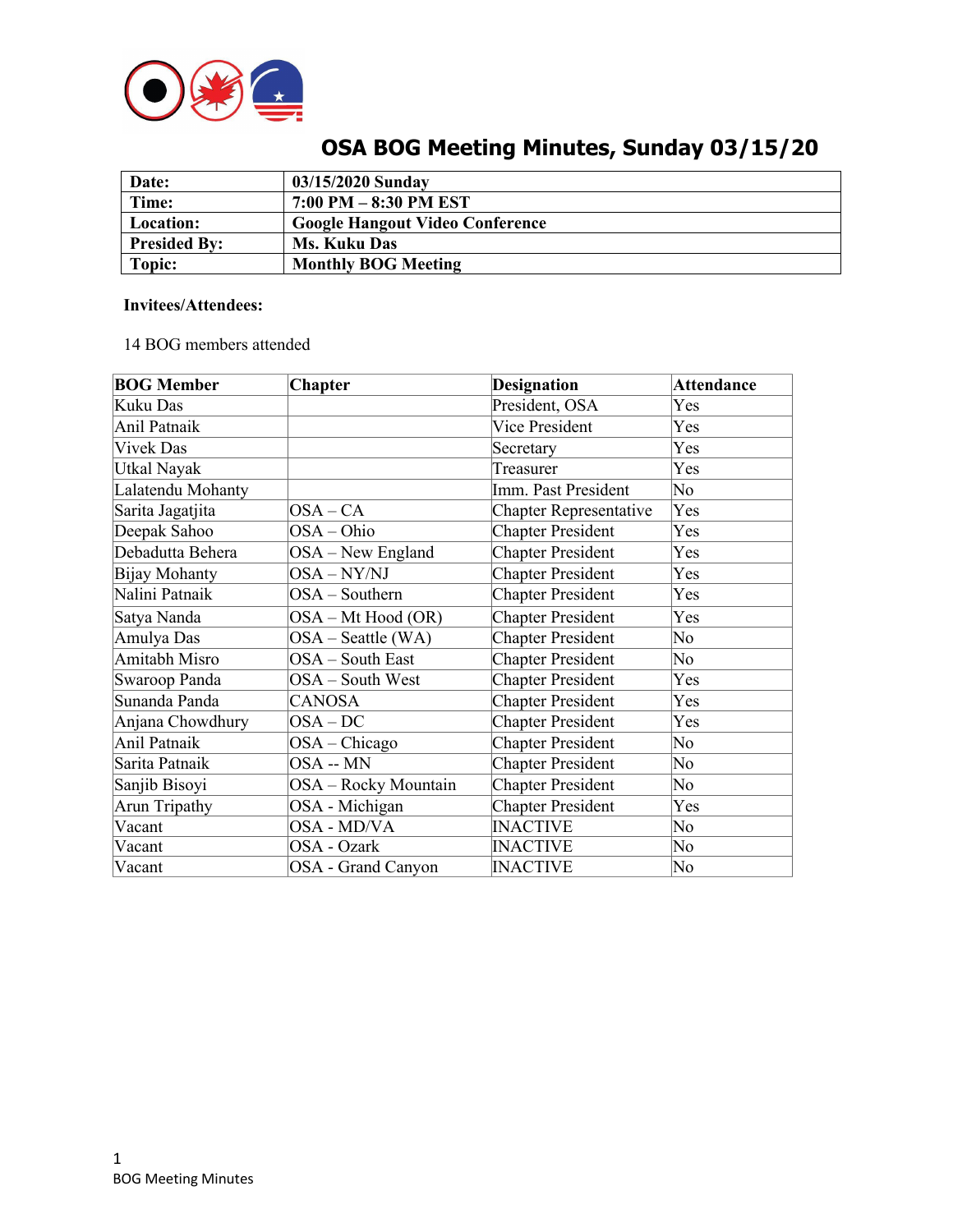

# **OSA BOG Meeting Minutes, Sunday 03/15/20**

#### **Notes**

#### ● **Introduction & Meet & Greet**:

The BOG started with a brief Meet and Greet over the phone and welcome by the President Kuku Das and Secretary, Vivek Das.

#### ● **Update on OSA Care:**

OSAHW Group Updates:

- 1. MOU distributed to BOG and agreed upon
- 2. Bank account co-ownership with OSA National is now operational.
- 3. Website and IT Infrastructure in progress

COVID-19 Awareness Video Conference:

A Video conference about Coronavirus awareness was hosted by OSA HW Group was presented to all OSA members. The conference was attended with over 100 people attending and participating in the discussions. In View of the ongoing pandemic, and to address questions from community members, this conference call was organized by OSA and OSA Health and Wellness group, and there were many questions following the Conference Call which the Panel members and others addressed. It was a nice effort well appreciated by all and well done by the OSA Health and Wellness team led by Dr. Devashish Ray.

# OSAMyFamily Initiative:

OSA EC suggested BOG about starting an initiative for community outreach. This initiative would provide assistance to domestic and international students who are dealing with school and dorm closures due to Corona pandemic. The plan to raise funds from the community and provide financial aid to students for food and essentials. This was vocally appreciated and approved by BOG. A campaign has since been started and BOG members are encouraged to Spread the news at local chapter level.

#### ● **OSA Committee Formation**

Dr. Anil Patnaik, VP stated that a Guest Selection Committee for the 2020 convention has been formed. The members are Dr. Devashish Ray, Mr. Gyana Patnaik, Dr. Geeta Mishra, Dr. Ashutosh Dutta and Mrs. Smriti Panda. They will serve for the term 2020-2021. Past conveners and women members have been included to blend experience and bring about gender balance. The Guest Selection Committee will meet to select the guests over next month in alignment with OSA Convention guidelines.

An Award Committee has been formed that includes Mrs. Sujata Patnaik, Mrs. Sabita Panigrahi and Mrs. Anjana Chowdhury. This committee will take care of all the named awards during the convention 2020 and 2021.

#### **OSANet Content Moderation and Path Forward:**